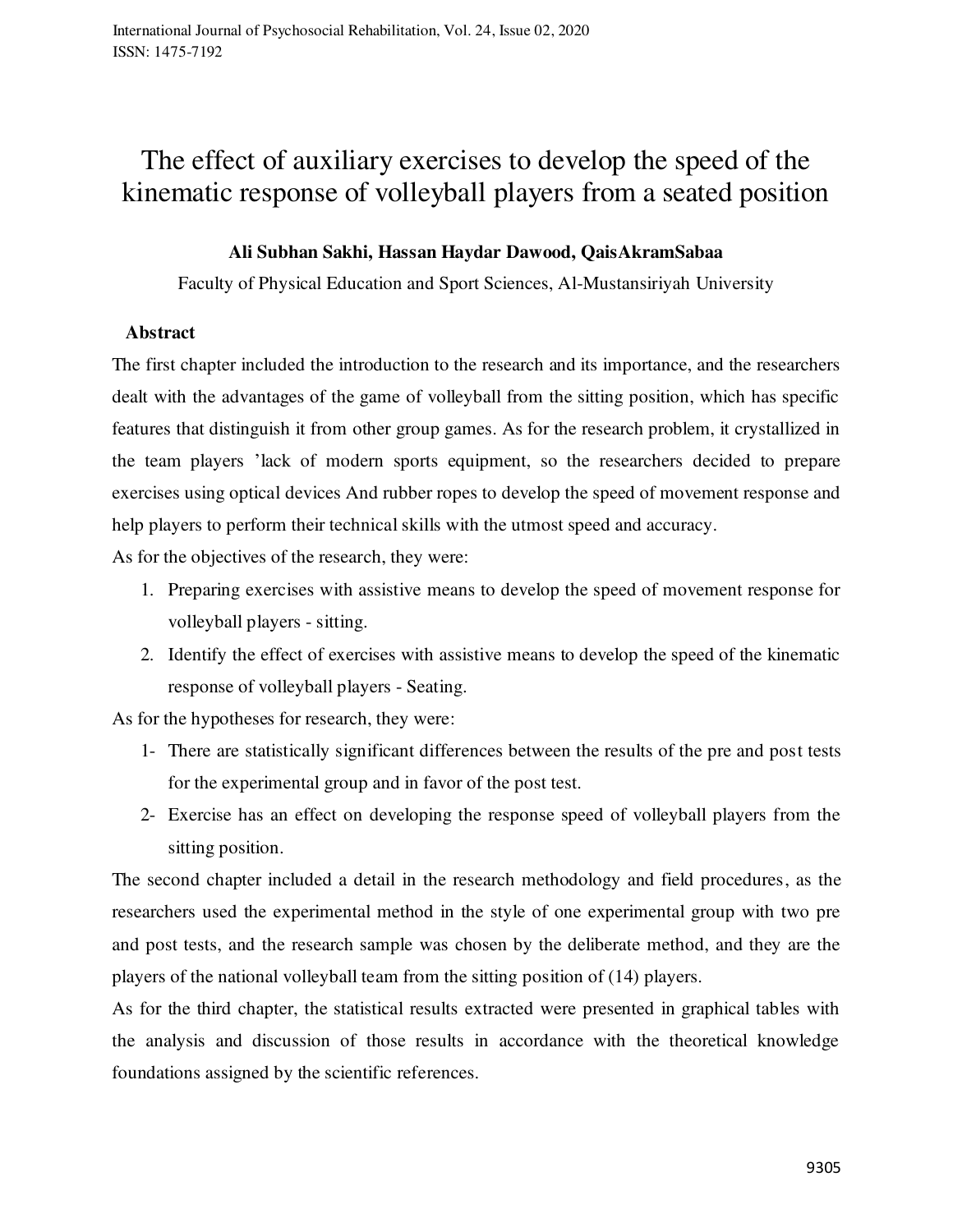In light of the experiment carried out by the researchers and the results achieved through tests and statistical means, they reached conclusions, which are:

- 1. The different and varied motor response speed exercises using auxiliary tools helped to develop the motor response speed of volleyball players from the sitting position.
- 2. The use of auxiliary tools in the exercises increased the players' experience in reducing the response time and thus the speed of decision-making. All this improved the level of performance of the players.
- 3. The use of multiple stimuli in one exercise exposes the player's movement programs to difficult requirements (which are somewhat similar to the playing conditions) and with regular repetitions, which adjusts the player to those stimuli and increases experience, and then reduces the time of the movement's response to him.

As for the recommendations, they were:

- 1. The use of modern devices and tools in training for volleyball players from a sitting position because of their importance in developing the speed of the motor response.
- 2. Relying on advanced and modern equipment when building tests because they reflect the true level of individuals, far from bias.
- 3. Paying attention to exercises to develop the speed of the kinetic response using multiple and various stimuli and resistances, provided that the performance is from movement (ie, linking more than one movement in a single exercise).
- 4. Giving the player complex or multiple stimuli to make the exercises similar to the real playing conditions, especially in games that require speed and accuracy at the same time.

#### **Definition of research:**

#### **1.1 Research introduction and its importance:**

 The game of volleyball - sitting is one of the games that depend on following careful scientific planning in order to improve the level and capabilities of its players, as the game of volleyball requires from a sitting position speed in performance, in addition to that it needs accuracy during the implementation, so volleyball entered the sporting forums In a serious way, as it has become one of the games that take a large place in the Olympics and sports competitions, as the volleyball game from a sitting position is one of the sensitive and important games because it is concerned with an important segment of society, namely the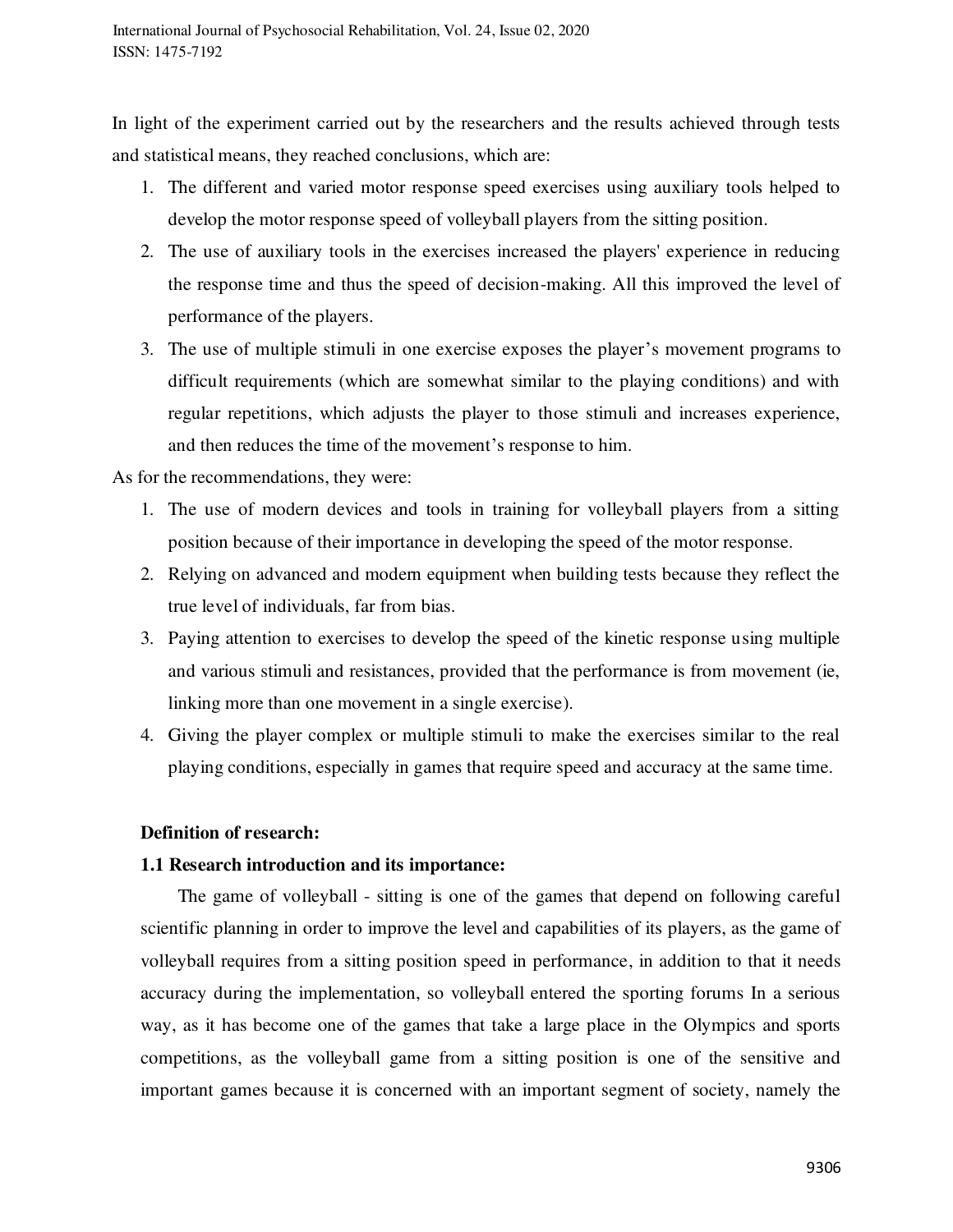handicapped, as this disability does not constitute an obstacle for them in their lives as it became for them. Recognized clubs and federations, and they became involved in various sports Olympiad. Their disability was no longer a problem, because society's view had changed for them because they were not discouraged by disability, rather on the contrary. The speed of the motor response of the volleyball players from the sitting position because of its importance in the performance of the technical skills of the game.

#### **1.2 Research Problem:**

Through the researchers following up on special volleyball training from a sitting position, he noticed that there is a lack of use of modern devices and tools, as well as that the speed of the movement response is one of the important characteristics that players must possess due to the difficulty of moving for a disabled player. Also, he noted the lack of modern sports equipment for the national team and the federation players Therefore, the researchers decided to prepare exercises with assistive means to develop the speed of movement response and help players to perform their technical skills with the utmost speed and accuracy.

#### **1.3 Research Objectives:**

- 1. Preparing exercises with assistive means to develop the speed of the motor response of volleyball players - sitting.
- 2. Identify the effect of exercises with auxiliary means to develop the speed of the kinematic response of volleyball players - Sit.

#### **1.4 Research hypotheses:**

- 1. There are statistically significant differences between the results of the pre and post tests for the experimental group and in favor of the post test.
- 2. Exercise has an effect on developing the response speed of volleyball players sitting

#### **1 .5 fields of research:**

**1.5.1** Human field: National team volleyball players from a seated position for the sports season 20119-2020.

**1.5.2** Spatial field: the closed hall of the Specialized Volleyball School.

**1.5.3** Time domain: the period from 2/1/2020 to 28/6/2020.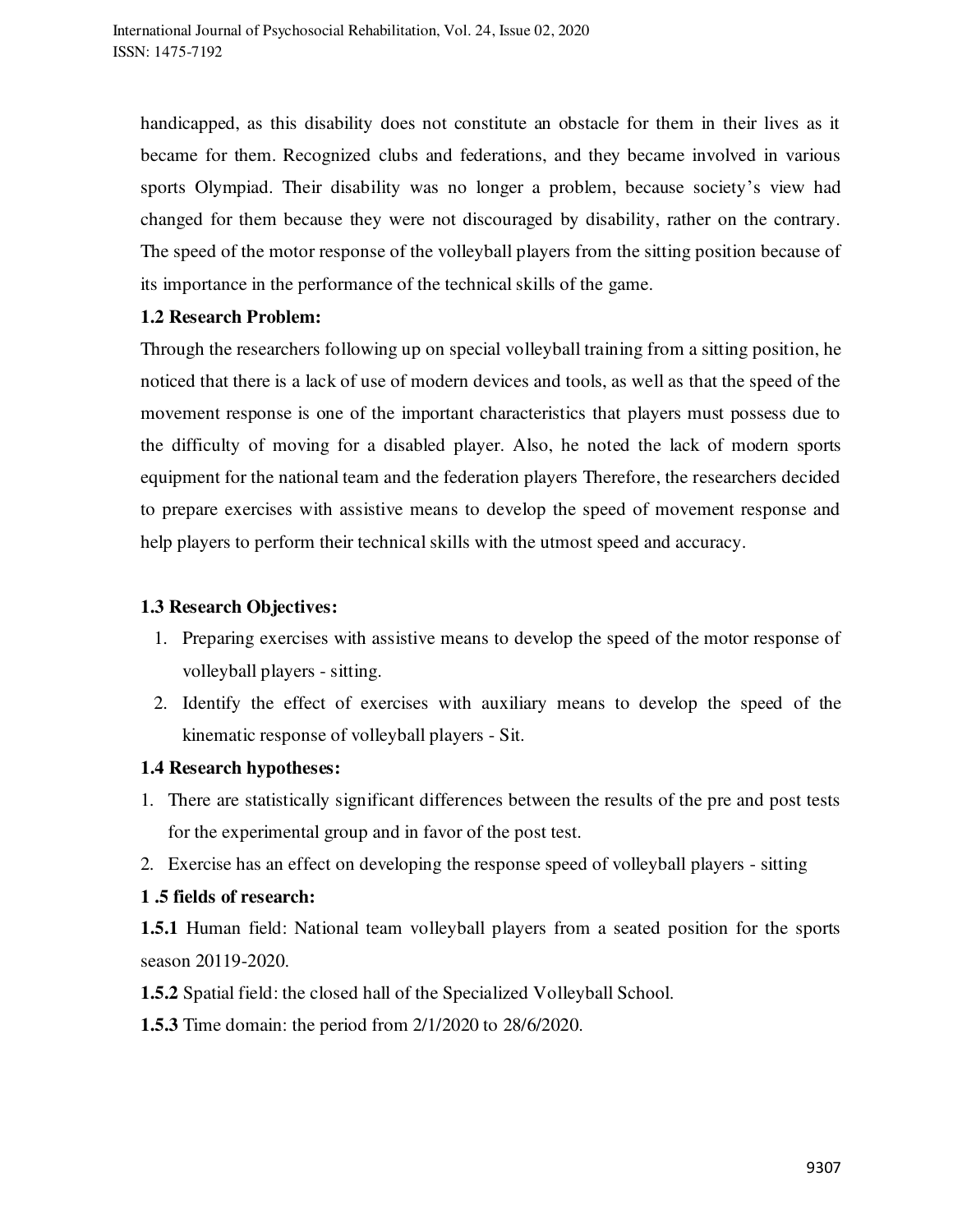**2- Research methodology**  and field **procedures: procedures: 2.1** Research **Methodology:**  The nature of the problem to be studied is what determines the steps to be the steps to be followed and the use of the appropriate appropriate appropriate

approach. Therefore, the researchers used the experimental method in the method of one experimental group and with the pre and post tests to achieve the objectives of the research and its hypotheses and its

#### **2.2 Research Sample:**

 The researchers deliberately selected the sample. They are the players of the Iraqi national team in volleyball from the sitting position, which number (14) players. The percentage of the research sample is 100%.

#### **2.3 tools, devices and aids:**

#### **2.3.1 tools and devices used in the research:**

suitability with the nature of the problem to be studied.

- Volleyball court sitting (legal).
- (2) SEWAN electronic stopwatch.
- A tape measure (FITT) count (1), category (20 meters).
- (SONY) video camera (1).
- 4 rubber ropes, 2 meters long.
- Laces (belts) used for the waist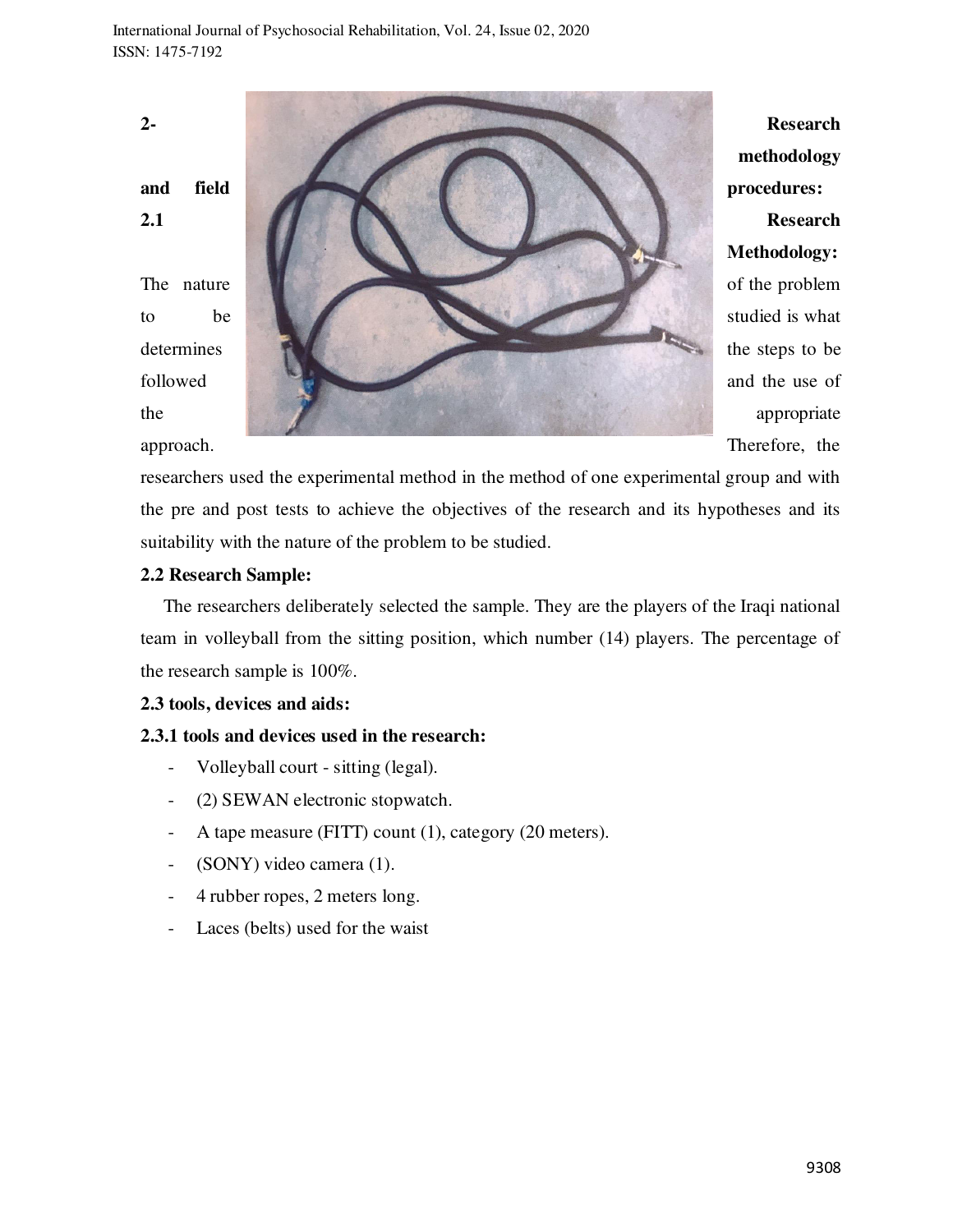**Figure 1: Rubber bands used in exercises** 



**Figure (2): Waist belt for attaching elastic ropes** 

The visual system: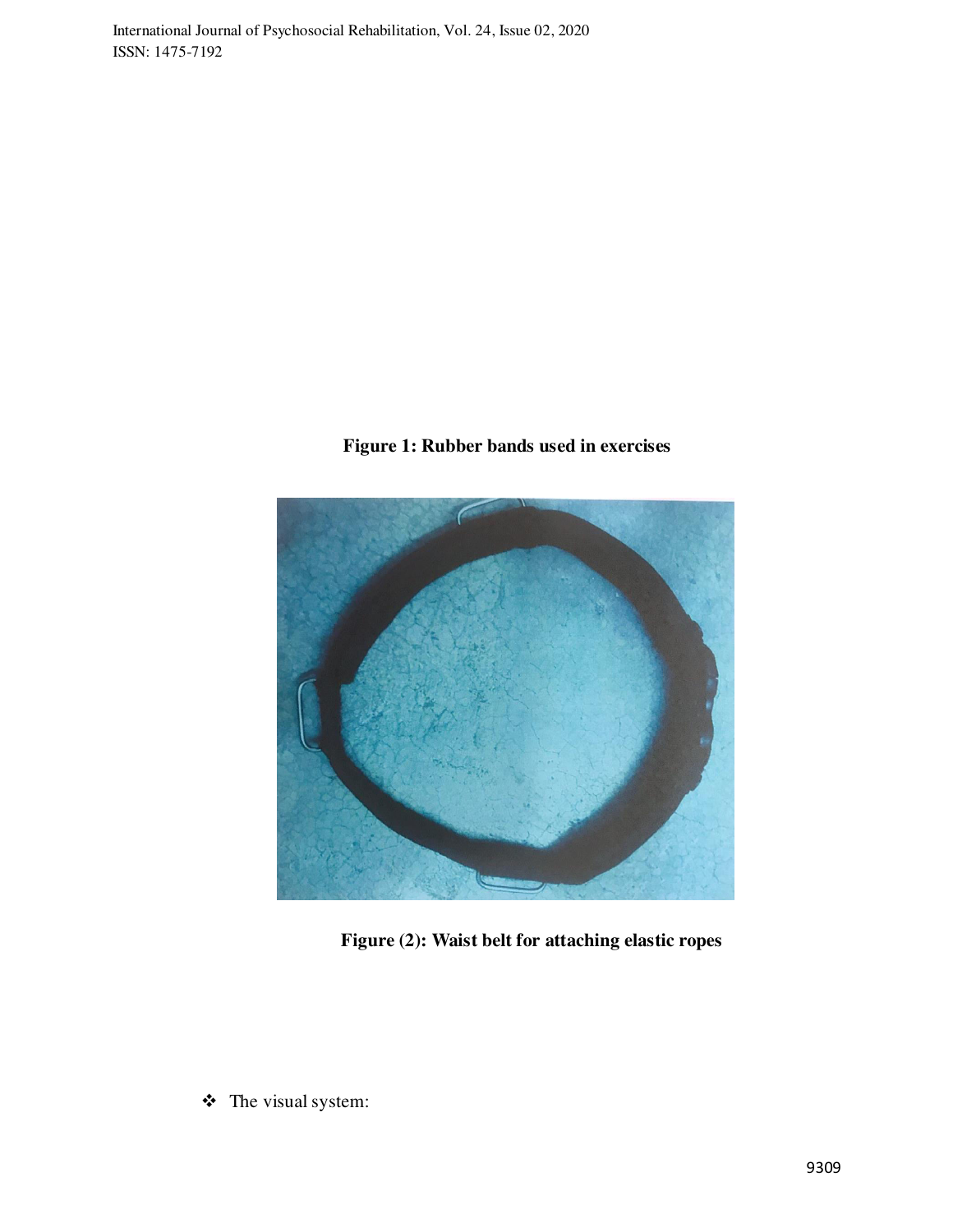The optical device is a training educational device designed to measure and develop the speed of the motor response with visual stimuli and in many games and events, including volleyball from the sitting position as well as the pleasure of training and can be used by all levels of sports, and the device gives a bundle of colors randomly through the control panel The device consists of several parts linked together, and these parts are:

- 1- Control Panel: which contains multiple buttons, namely:
- ON-OF-OFF button.
- The switch button to the optical system.
- A button to start each player's eight attempts.
- One-person switching operating system button.
- Eight new attempts restart button.
- Screen displaying the number of attempts and the time of each attempt for each player



Figure (3) shows the parent device

2- The signal triggering device for the two optical stimuli (ON-OF), which is placed inside the signal and is connected with the parent device in a wireless manner.



Figure (4) shows the trigger device for the optical stimuli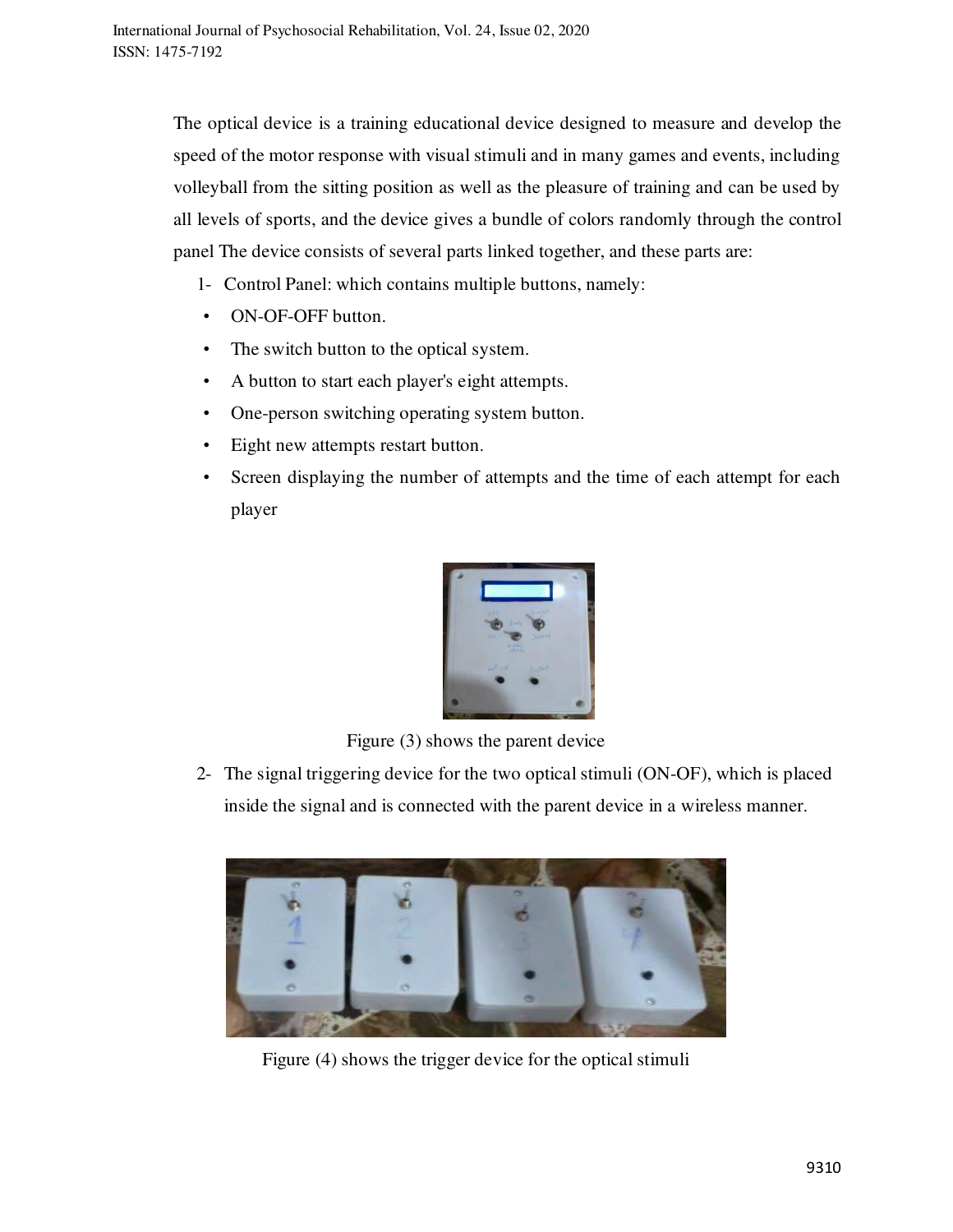3- The sensory device through which the time is stopped when the player touches it upon reaching an end point, and its place is at the top of the person.



Figure (5) shows the sensitive device

4- The person who contains inside the operating device and the sensor device, while the external shape of it contains light of one of the four colors.



Figure (6) shows the figure for the optical device

# **2-4 Tests used in the research:**

After reviewing the scientific sources and previous studies to determine tests that are compatible with the nature of the subject of the study, the researchers did not find what is appropriate due to the specificity of these tests in measuring the speed of the motor response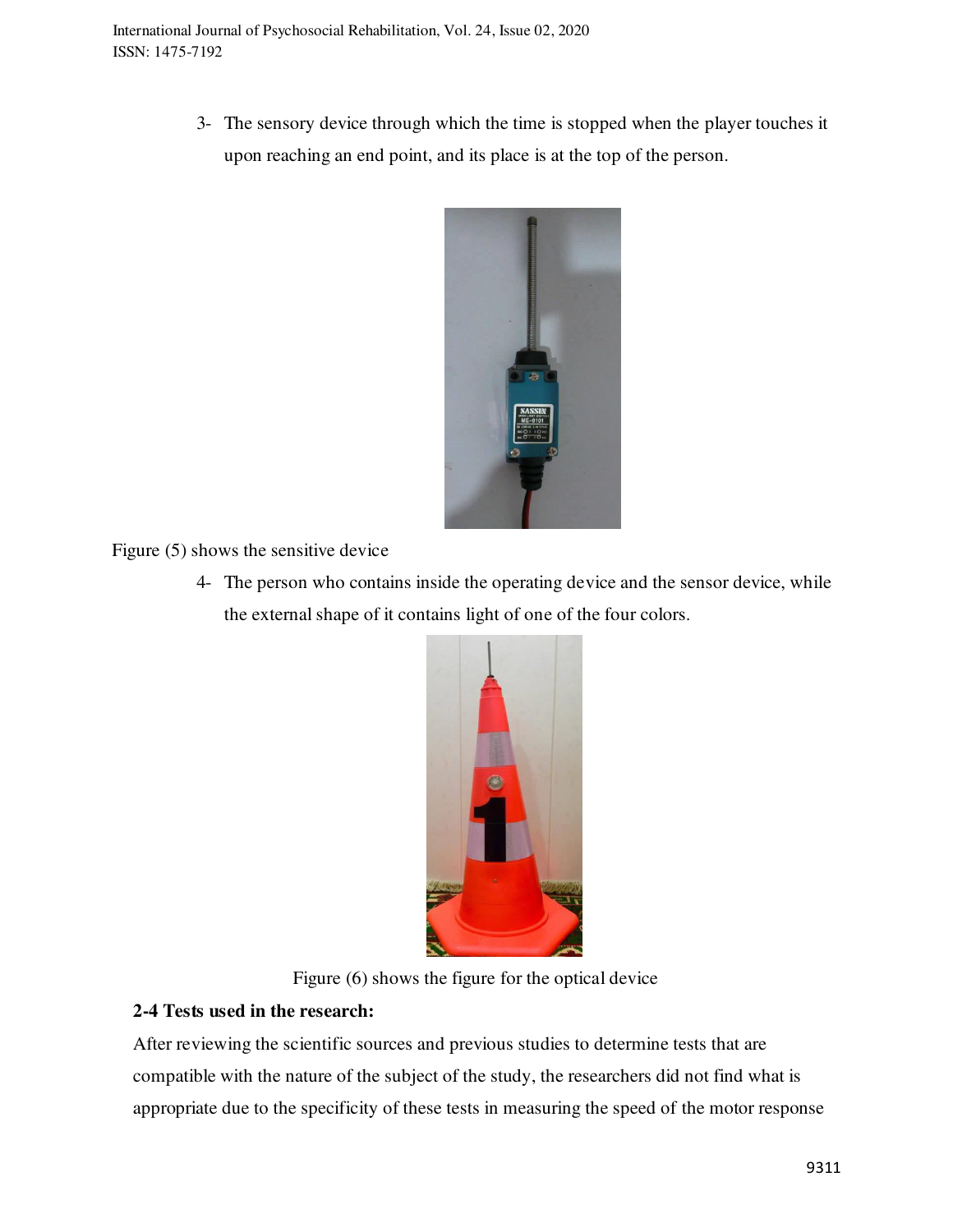to the visual stimulus and by using an accurate measuring device, so the researchers decided to modify these tests in order to obtain accurate results that reflect the level of individuals The research sample is accurate without any bias, noting that the opinions of experts in the field of tests, measurement and volleyball () were taken into consideration, as well as the scientific conditions for the test (validity, reliability, objectivity) were made.

Selective kinematic response velocity test for visual stimulus:

#### **The purpose of the test:**

 Measurement of the ability to rapid and accurate motor response according to the choice of the stimulus.

#### **Tools:**

Legal Sitting Volleyball Court, Four Colors Launcher, Measuring Tape, Masking Tape.

#### **Measures:**

 The test area is planned with four points, each point representing one of the four colors, the distance from the side between one point and another 1.5 m and the distance between the starting point and the four points 3.20 m and the starting point in the middle of the finish line of the volleyball court is determined so that the four points are in the shape of a crescent in order to ensure The distances are equal for all points with respect to the starting point, and the color launch device is placed on the starting point as shown in Figure (2).

### **Test description:**

The tester stands at the starting point.

- The laboratory takes a standby position so that the starting point is under the seat and bends its body forward slightly and looks towards the four colors.
- The laboratory responds to one of the four colors that the device shoots and tries to run as fast as possible in the specified direction to reach the specified point that is 3,20 m away from the starting point.
- When the laboratory reaches the required person, it touches the sensor at the top of the person to stop the attempt time.
- And if the laboratory starts running in the wrong direction, time continues in the device until the laboratory changes its direction, reaches the correct direction and touches the sensor.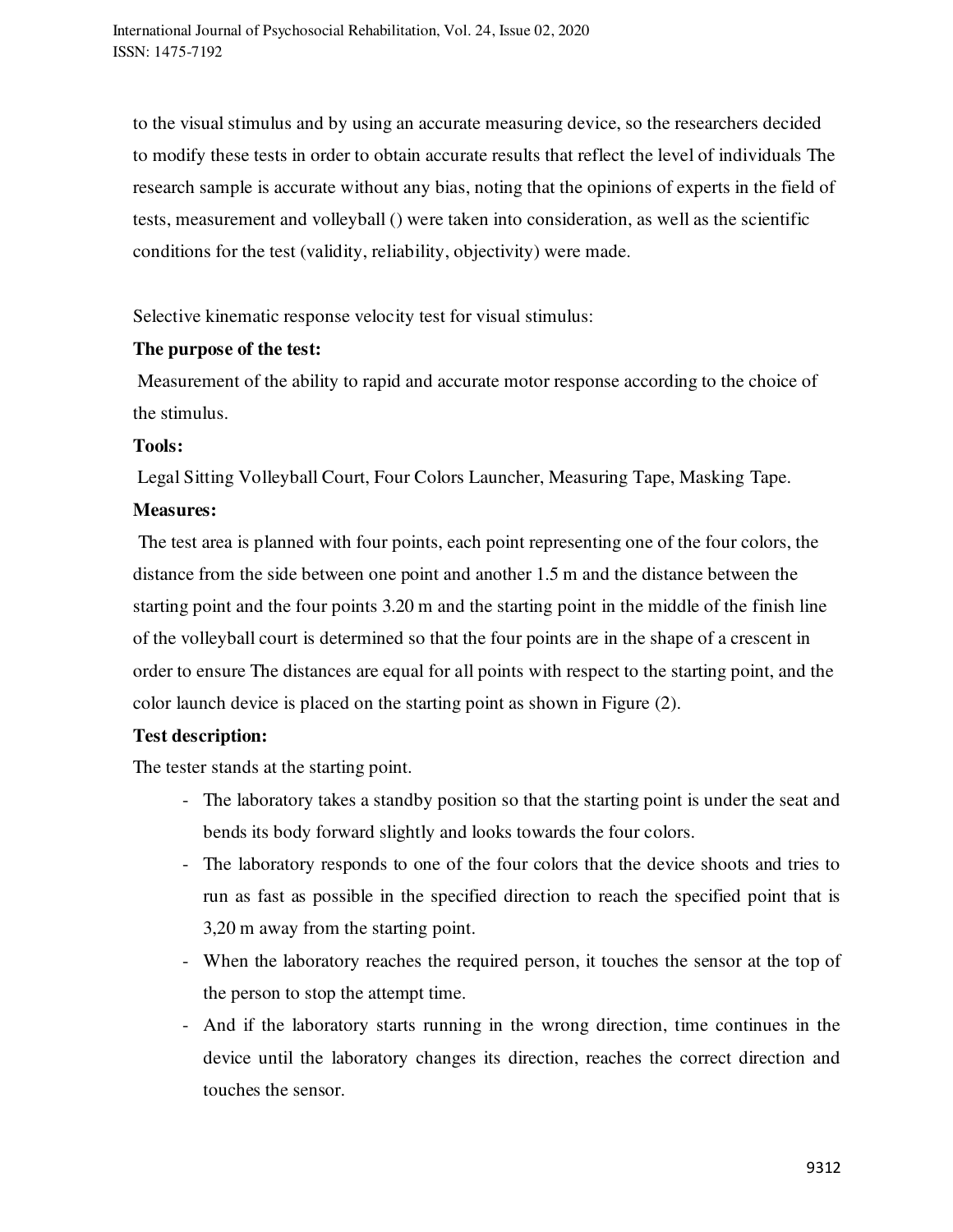The laboratory is given (8) consecutive attempts between each attempt and the other (10) seconds, with two attempts in each of the four colors.

Attempts are determined in each of the four colors in a random, successive manner. the conditions:

- Each laboratory is given a number of attempts outside the test itself, the basic conditions, in order to familiarize with the test procedures.
- The laboratory should not know that it is required to perform eight attempts divided into two attempts for each color, and this procedure is also important to reduce the laboratory's expectation.

The laboratory must be alerted that the number of attempts that it will perform is not evenly distributed among the four colors, but it is possible that the number of attempts of one color is more than the other, and that the order of the performance of the attempts is random and differs from one laboratory to another.

# **The test should begin with the arbitrator giving the following signal: Prepared and at all attempts.**

# **Registration:**

Calculates the time for each attempt.

The laboratory score is: The average of the eight attempts.



**Figure (7):** (The test demonstrates the velocity of the kinematic response to the visual stimulus)

# **2.5 Exploratory Experience:**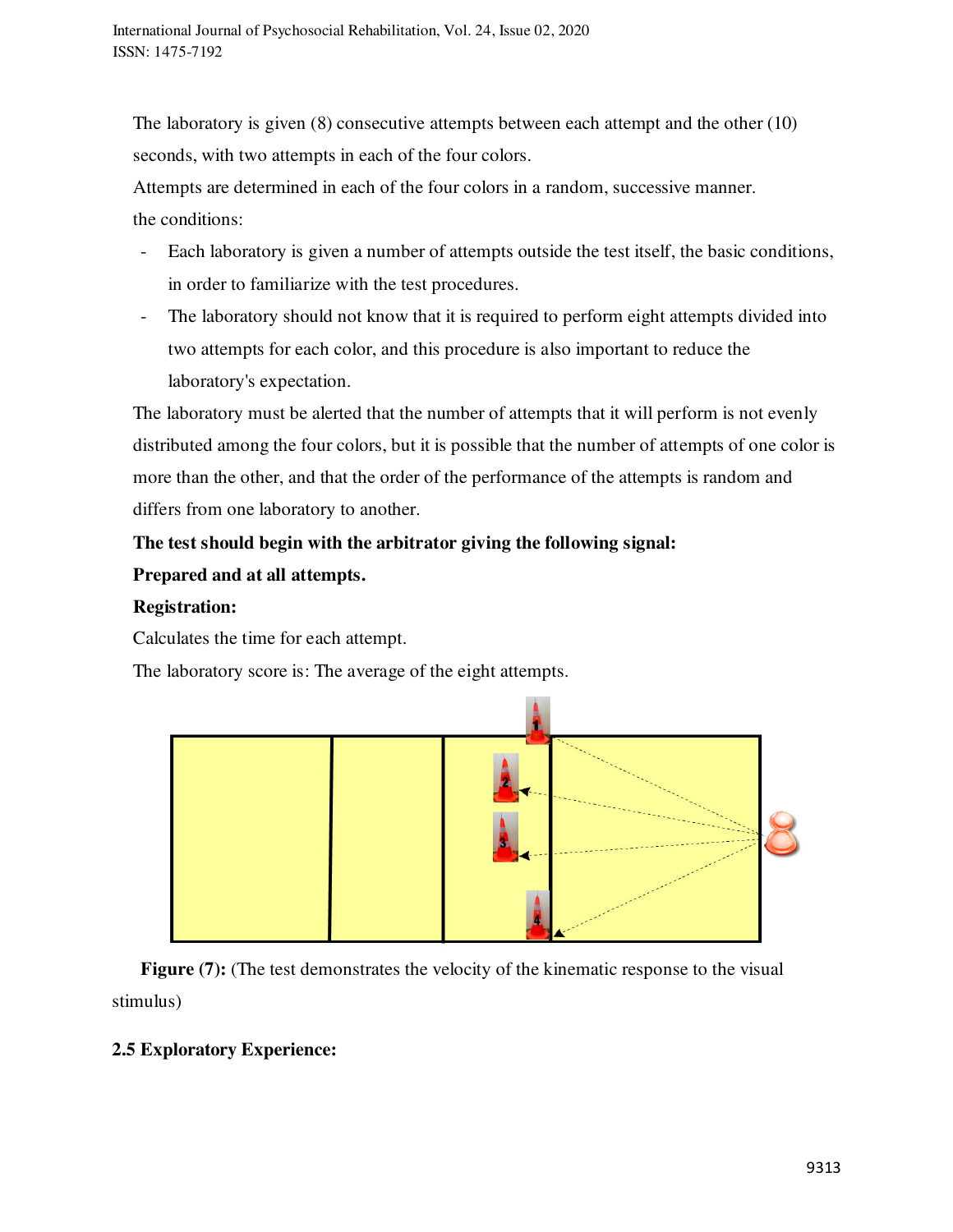The researchers conducted an exploratory experiment for tests and exercises on Thursday 9/1/2020 AD in the hall of the Specialized Volleyball School in Baghdad on a sample of (4) players from the national team volleyball seated players and the purpose of the experiment was:

- 1- Knowing the difficulties that the researcher will face and working to avoid them.
- 2- Knowing the time it takes to take the tests.
- 3- Knowing the sample's ability to perform the selected tests and their suitability for them.
- 4- Knowing the ability of the assisting team to work on multiple means.
- 5- Ensuring the validity of the equipment and tools used in the research and the locations of their placement during the implementation of the tests.
- 6- How difficult and appropriate exercises prepared for players are.

### **2.6 Scientific foundations of the test:**

#### **2.6.1 Test validation:**

In order to ensure the validity of the proposed device and the test, the researchers used the validity of the content or (the content), as the device and the test were clearly and detailed, and to ensure that the device and the test achieve the desired goal, as the test was presented to the specialists and experts (\*) and they agreed that this device and the test measures the characteristic Or the capacity you put it to measure.

### **2.6.2 Test Stability:**

Stability is one of the most important characteristics of a good test, and it is intended to give the same results if it is re-applied to the same sample on two different periods and in similar circumstances. Therefore, the stability coefficient was found by applying the tests to a sample of players, numbering (3), on 1/13/1. 2020 and the test was re-applied after seven days on 1/20/2020, and after taking the results, they were treated in a statistical way with the simple correlation law, Pearson found that the test has high stability and Table (1) shows the test's stability.

### **2.6.3 Objectivity:**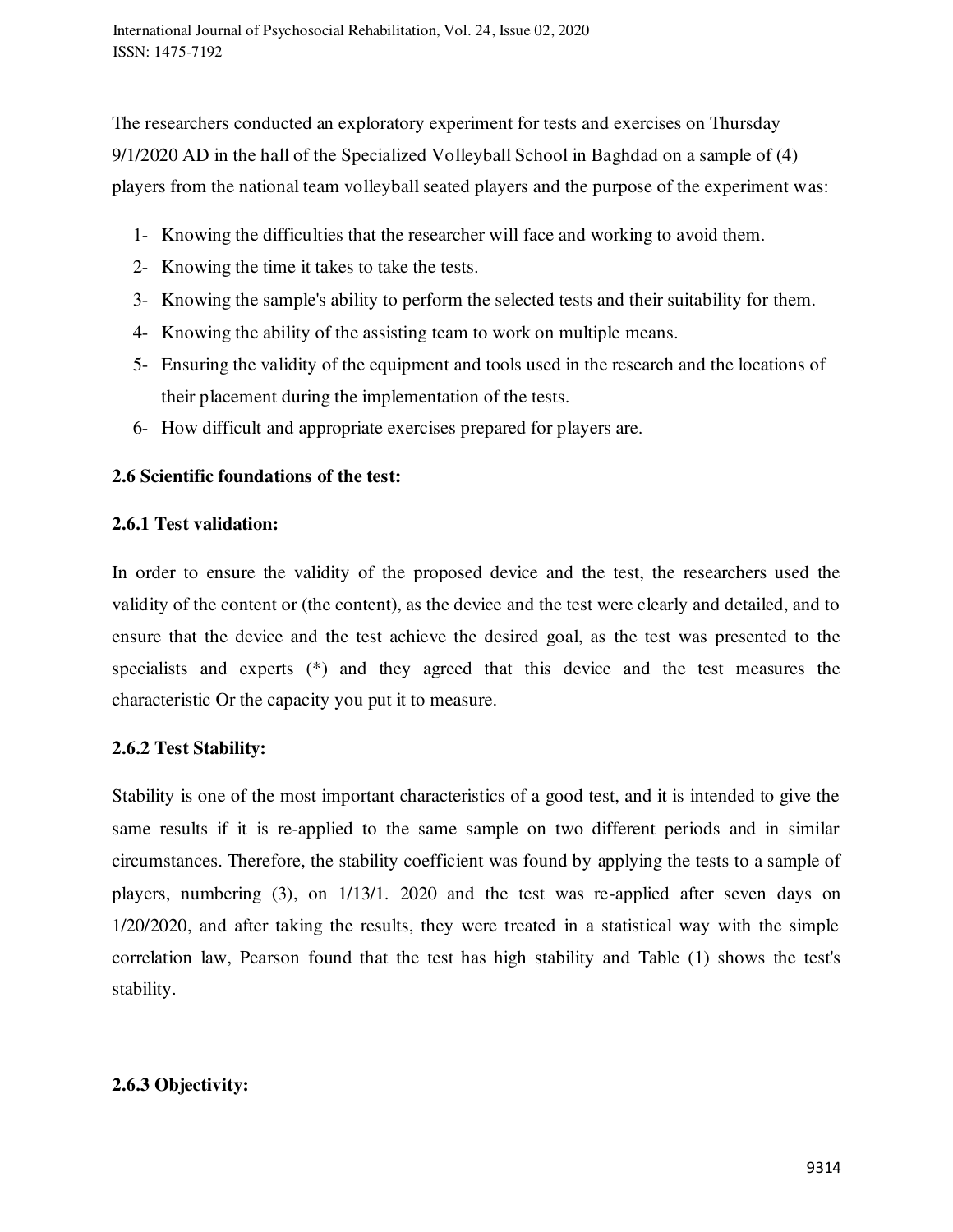The objectivity of the measurement means ((Little or no difference in the method of evaluating the measurement for the testers, regardless of the arbitrators differing in it, and the less the difference between the arbitrators, this indicates that the measurements are objective)).

 Since the tests used in this study are clear and not subject to interpretation, and far from selfevaluation, registration in them is done using units representing (seconds). Therefore, the tests used are considered to be of good objectivity and this was done by using two arbitrators (\*) and Table (1) shows that.

| the exams                    | <b>Stability</b><br>coefficient | <b>Factor of honesty</b> |
|------------------------------|---------------------------------|--------------------------|
| The speed of response to the | 0.94                            | 0.97                     |
| visual stimulus              |                                 |                          |

**Table No. (1):** It shows the coefficient of stability and objectivity

### **2.7 pre-tests:**

The pre-tests for the experimental group were conducted on Thursday 23/1/2020. The tests were conducted under the supervision of the researchers and with the help of the auxiliary team specialized in the game of volleyball from the sitting position.

### **2.8 Main Experience:**

The researchers prepared the exercises and their application was as follows. (12) educational units were implemented in which the exercises were applied using the visual device with rubber ropes in the main section of the training unit, as the duration of their application lasted (4) weeks and at three educational units per week (Thursday - Friday - Saturday) From Thursday 1/30/2020 until Saturday (2/29/2020), the number of educational units reached (12) educational units, and the total time for the total weekly educational units was (90) minutes, at (30) minutes from the main section in One educational unit.

### **2.9 Dimensional Tests:**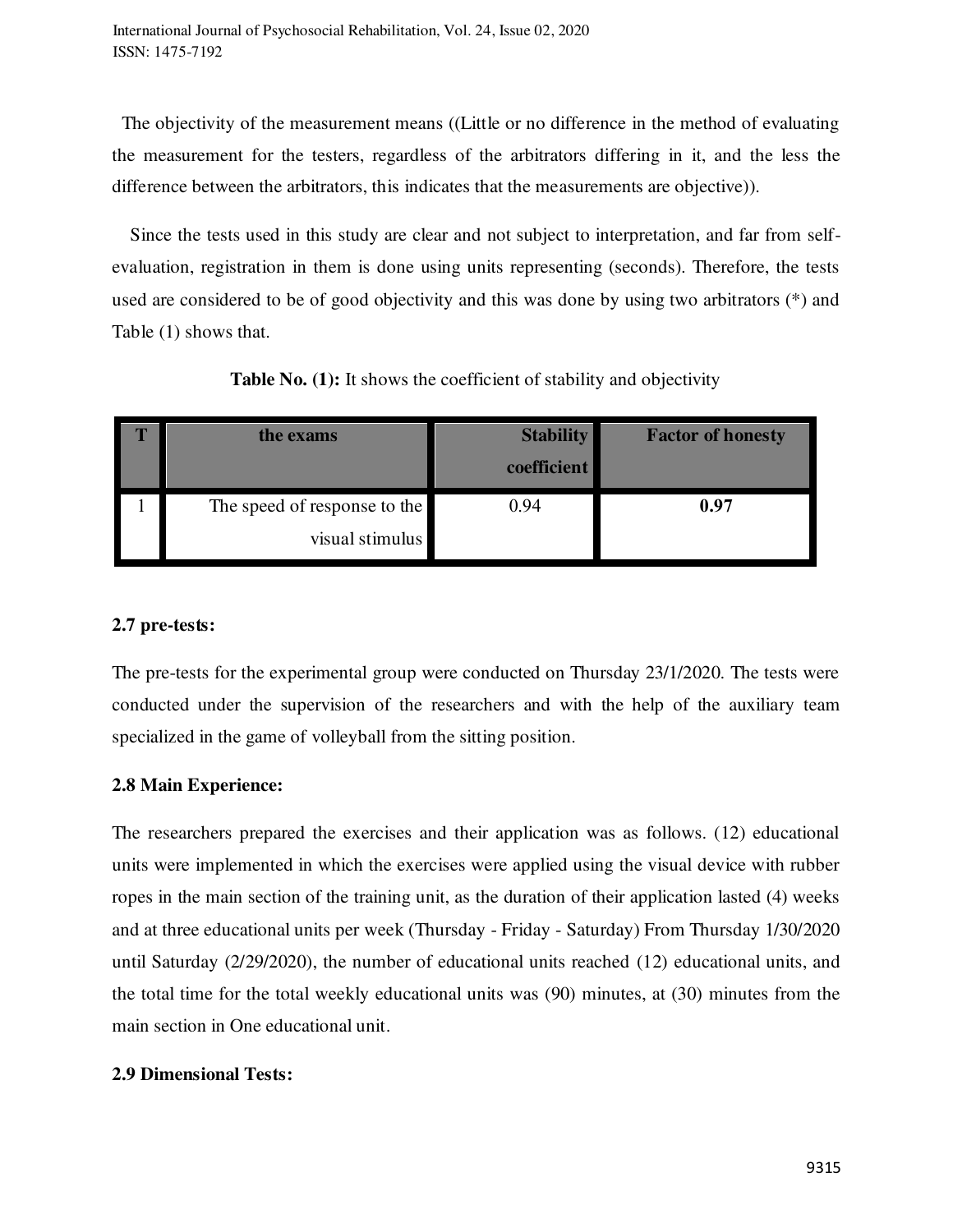After the completion of the educational units, the post-tests of the experimental group were conducted on 3/2/2020, and the researchers, through their supervision of the research procedures and in cooperation with the assisting work team, were keen to implement the same procedures used in the pre-tests while creating appropriate conditions in terms of time, place and tools.

#### **2.10 statistical methods:**

The researchers used the Statistical Package (SPSS) for the following statistical laws:

- 1- The arithmetic mean.
- 2- Standard deviation.
- 3- Simple correlation coefficient (Pearson).
- 4- The t-test of cross-linked samples.
- 5- The percentage law.

## **3.1 Presentation, analysis and discussion of results:**

 The researchers presented and discussed their findings to identify the effect of exercise using auxiliary tools to develop the kinematic response velocity of volleyball players from a seated position.

### **3.1.1 Presenting, analyzing and discussing the results of the pre and post tests.**

# **3.1.1.1 Presentation, analysis and discussion of the results of the pre and post tests of the experimental group.**

**Table (2):**It shows the arithmetic mean, standard deviations, calculated (t) value, error rate and significance for the pre and post tests of the kinematic response velocity of volleyball players from the sitting position

| <b>Variables</b> | The pretest |              | Post test |              | Calculated ( | mistake    | indication |
|------------------|-------------|--------------|-----------|--------------|--------------|------------|------------|
|                  | ${\bf S}$   | $\mathbf{P}$ | S         | $\mathbf{P}$ |              | percentage |            |
|                  |             |              |           |              |              |            |            |
| The speed of     | 1.96        | 0.24         | 1.85      | 0.19         | 4.62         | 0.00       | moral      |
| response to      |             |              |           |              |              |            |            |
| the visual       |             |              |           |              |              |            |            |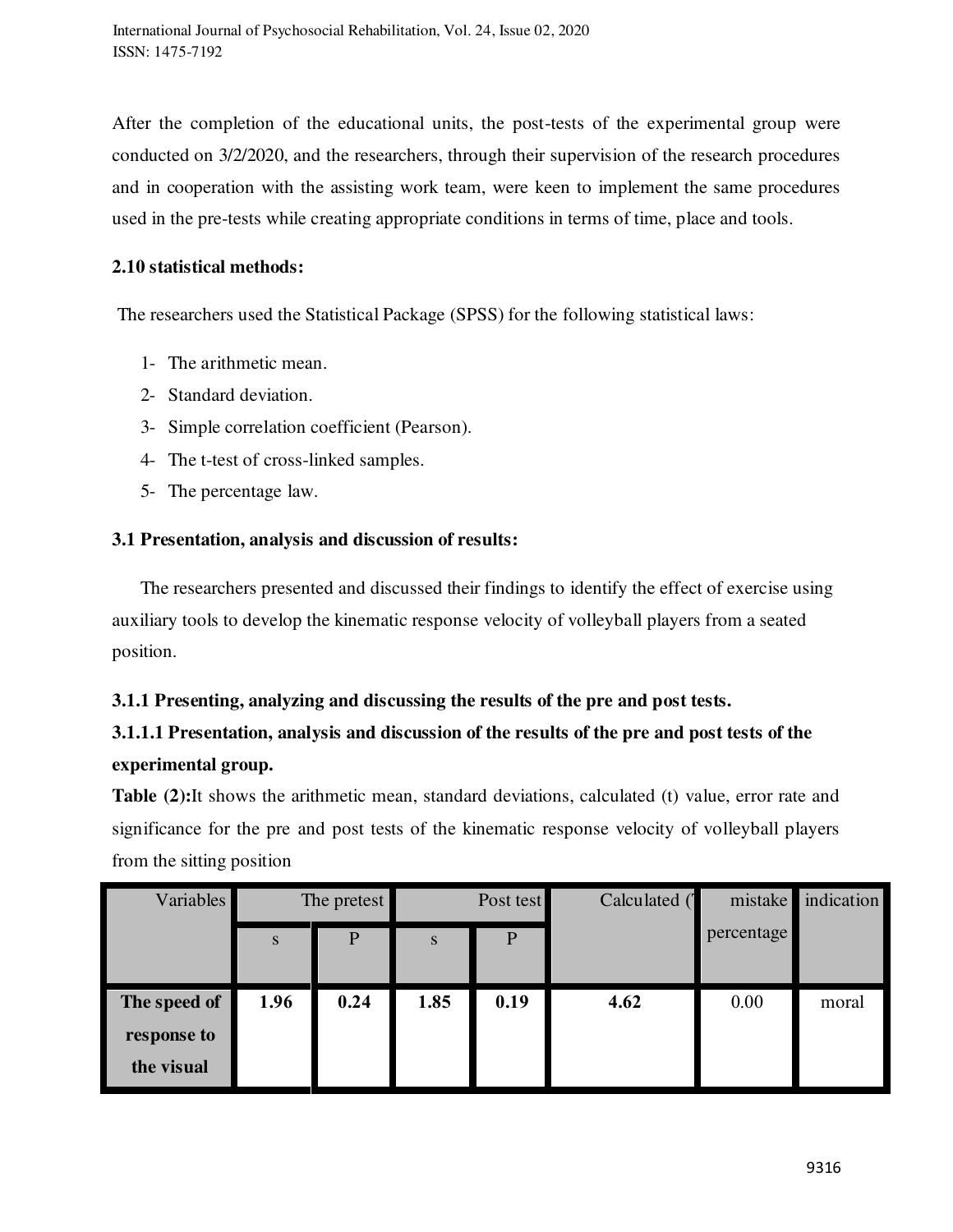| ™uuu⊾ |  |  |  |  |
|-------|--|--|--|--|

With a level of significance (0.05) and with a degree of freedom  $(n-1)$ 

#### **Analysis:**

 Through the results presented in Table (2) for the experimental group, the arithmetic mean of the pre-test for the speed of the kinetic response to the visual stimulus was (1.96) with a standard deviation of (0.24). The arithmetic mean of the post test for the speed of the kinetic response to the visual stimulus was  $(1.85)$  with a deviation. Standard of  $(0.19)$ 

 The (T) values calculated are (4.62) for the visual stimulus at (11) degree of freedom and with a significance level (0.05), which indicates the presence of statistically significant significant differences in favor of the post-tests.

#### **Discussing the results:**

It is evident from Table (2) that there are significant differences between the pre and post tests of the experimental group and in favor of the post-tests in order to achieve the hypothesis of the first research.

The researchers attribute this to the extent of the effectiveness of the exercises using auxiliary tools and the emphasis on the principle of repetition, as learning was done gradually from easy to difficult, and the extent of the effect of using the auxiliary tools for the purpose of developing the speed of the motor response through the performance and repetition of the exercises in a manner that amounts to being close to the playing conditions Taking into account the change in the exercise and its multiplicity as well, the player's impulse towards performance for modern and easy-to-use devices that were not previously used, such as the optical device and the rubber cords that are tied to the waist when performing exercises and that arouse the player's curiosity in trying what is new makes him any player to perform repetitions with confidence, desire and action For the better, therefore, this indicates that the direction of the cursor is towards the positive effect of exercises, and allowing the player to perform exercises at a slow speed during the first repetitions allows clear vision, which allows him to correct the paths and thus reduce the time of the movement response.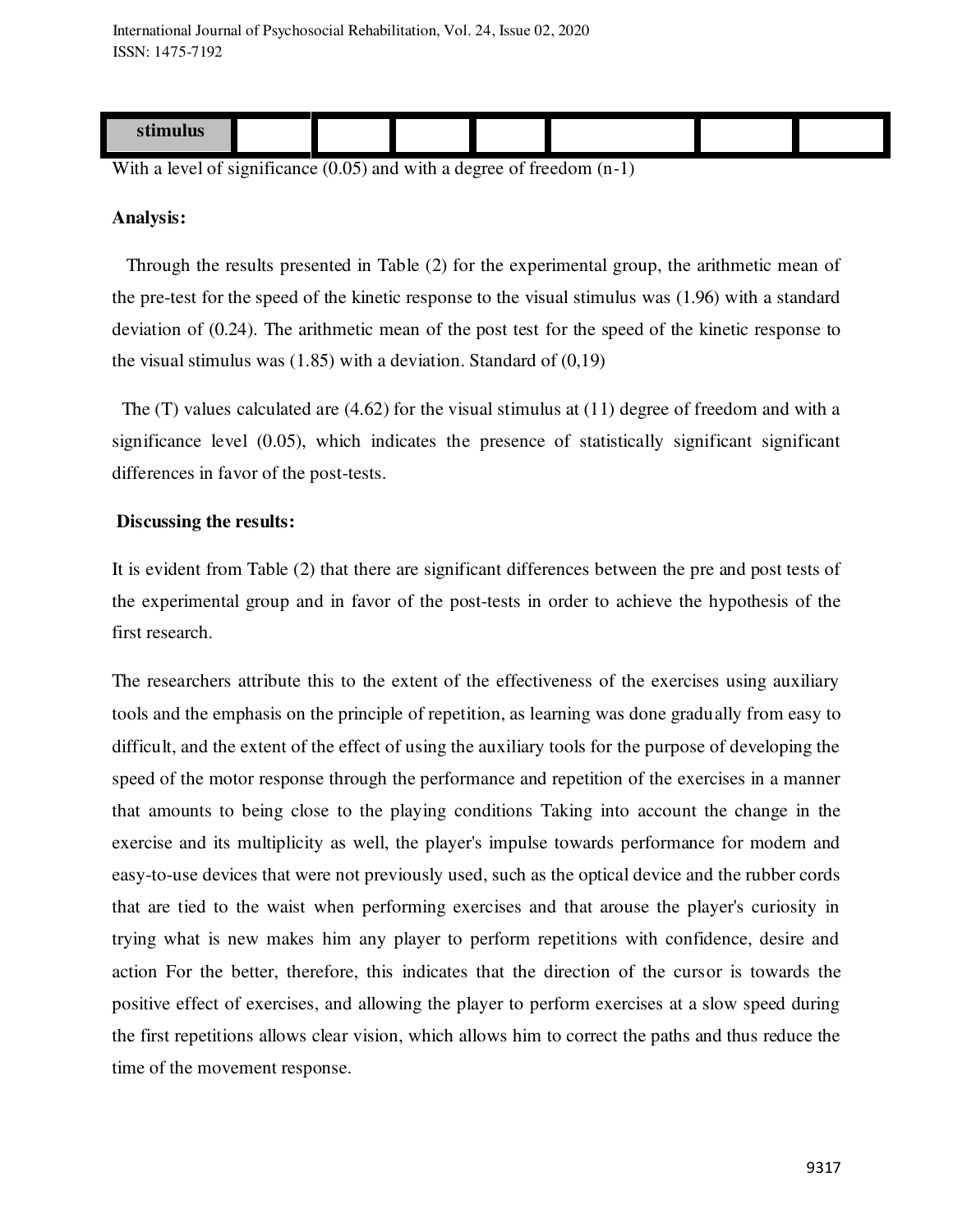Exercise is the performance or completion of a specific work or duty repeatedly intended to bring the acquired skill to its full form, and among the basic principles of the exercise of the exercise, which he laid down ((singer1980) is the type of exercise and means the manner in which the exercise is performed and depends on motivation and repetition, avoiding errors and awareness of the conditions of the exercise environment. And his cases, as these concepts have goals, which are the obvious change in the form of movement performance to reach an advanced level in performance and control or control of performance (1).

And that the correct and continuous implementation of these exercises reduces response time, which adapts the player for this purpose and provide the opportunity to refine their talents.

Whenever there are many iterations in response to a specific stimulus, this will accelerate the decision-making and then shorten the reaction time and increase its speed (2).

The use of the optical device with rubber ropes also had a great effect by giving the player different stimuli, which helped the players in diverting attention between stimuli and repeating them through various exercises, as weighing the waist with rubber bands when training leads to an increase in the speed of movement performance, meaning that the strength gained from this The type of training leads to better movement activity by increasing the ability of the muscles to contract at a faster and more explosive rate.

 When there is a variety of stimuli at different speeds, the athlete has decisions to determine the appropriate response to those stimuli by responding and refraining from each other, in other words, the distinction must be made quickly between the different stimuli, and when there are two or more stimuli, two or more must be employed. Responses are in quick succession and this is common in ball games (1).

#### **4- Conclusions and Recommendations:**

#### **4.1 Conclusions:**

In light of the experiment carried out by the researchers, they reached the following conclusions:

1. The different and varied motor response speed exercises using auxiliary tools helped to develop the motor response speed of volleyball players from the sitting position.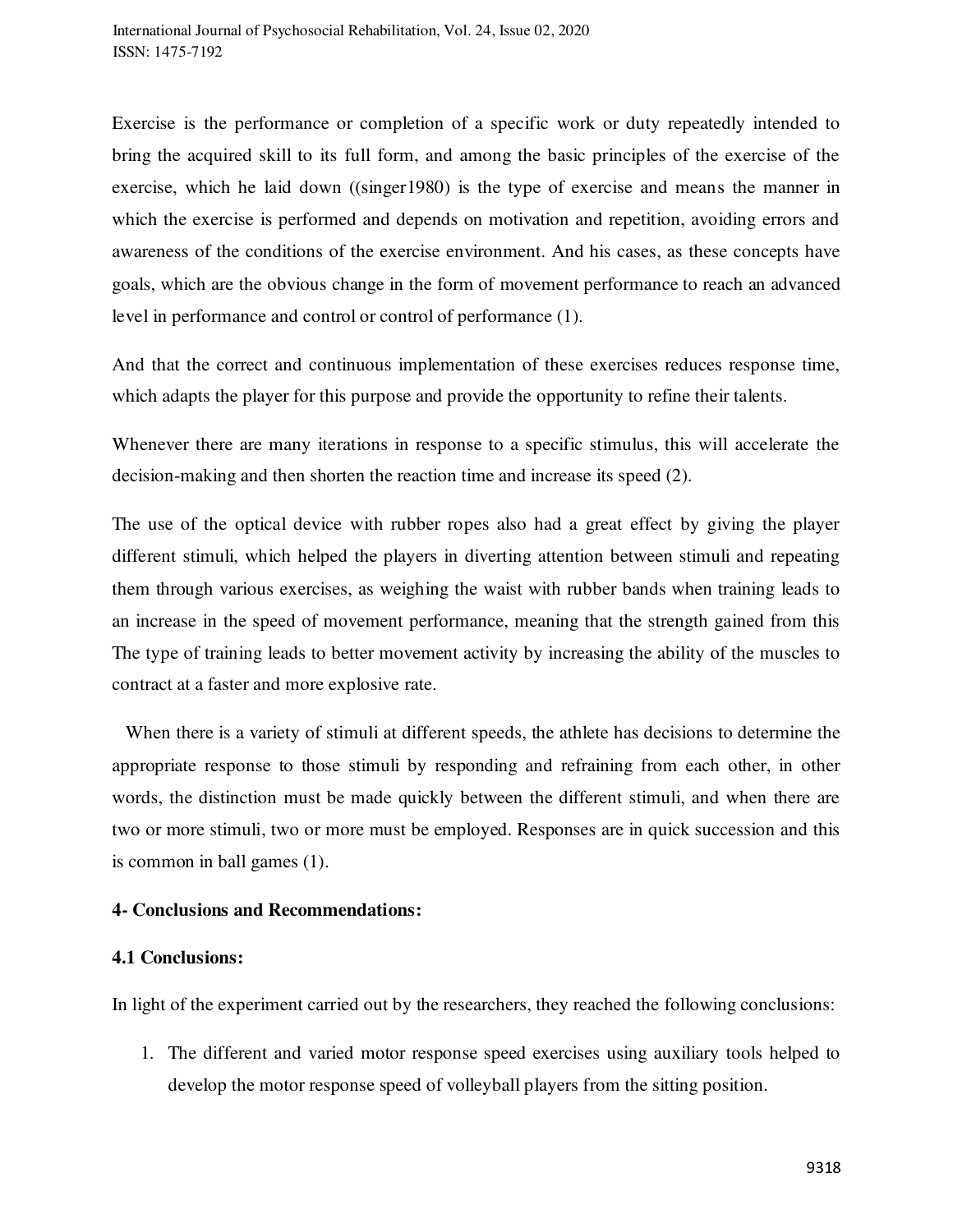- 2. The use of auxiliary tools in the exercises increased the players' experience in reducing the response time and thus the speed of decision-making. All this improved the level of performance of the players.
- 3. The use of multiple stimuli in one exercise exposes the player's movement programs to difficult requirements (which are somewhat similar to the playing conditions) and with regular repetitions, which adjusts the player to those stimuli and increases experience, and then reduces the time of the movement's response to him.

#### **4.2 Recommendations:**

- 1. The use of modern devices and tools in training for volleyball players from a sitting position because of their importance in developing the speed of the motor response.
- 2. Relying on advanced and modern equipment when building tests because they reflect the true level of individuals, far from bias.
- 3. Paying attention to exercises to develop the speed of the kinetic response using multiple and various stimuli and resistances, provided that the performance is from movement (ie, linking more than one movement in a single exercise).
- 4. Giving the player complex or multiple stimuli to make the exercises similar to the real playing conditions, especially in games that require speed and accuracy at the same time.

### **References**

- [1]. Khaled Youssef Abdel-Rahman Al-Sharqawi; Sports injuries common to volleyball players, Seating, 1st floor, (Alexandria Dar Al-Wafa Printing and Publishing, 2014).
- [2]. QaisJiyad Khalaf and Alaa Khalaf Haidar; Sports for the Disabled, Fundamentals of Methodology, Diyala University, Central Press, 2013 AD.
- [3]. Riyad Khalil Khamas, Hassan Subhan Sakhi and Tariq Hassan Razzouki Volleyball History - Skills - Plans - Match Management and Training, 1st Edition, Baghdad, House of Books and Documents, 2012 AD.
- [4]. Marwan Abdel-Majid Ibrahim; Volleyball for the Physically Handicapped Seating, 1st floor, Amman, Al-Warraq Foundation, 2002 AD.
- [5]. Essam Al-Weshahi; Modern volleyball is the key to reaching the global level: (Cairo, Arab Thought House, 1994).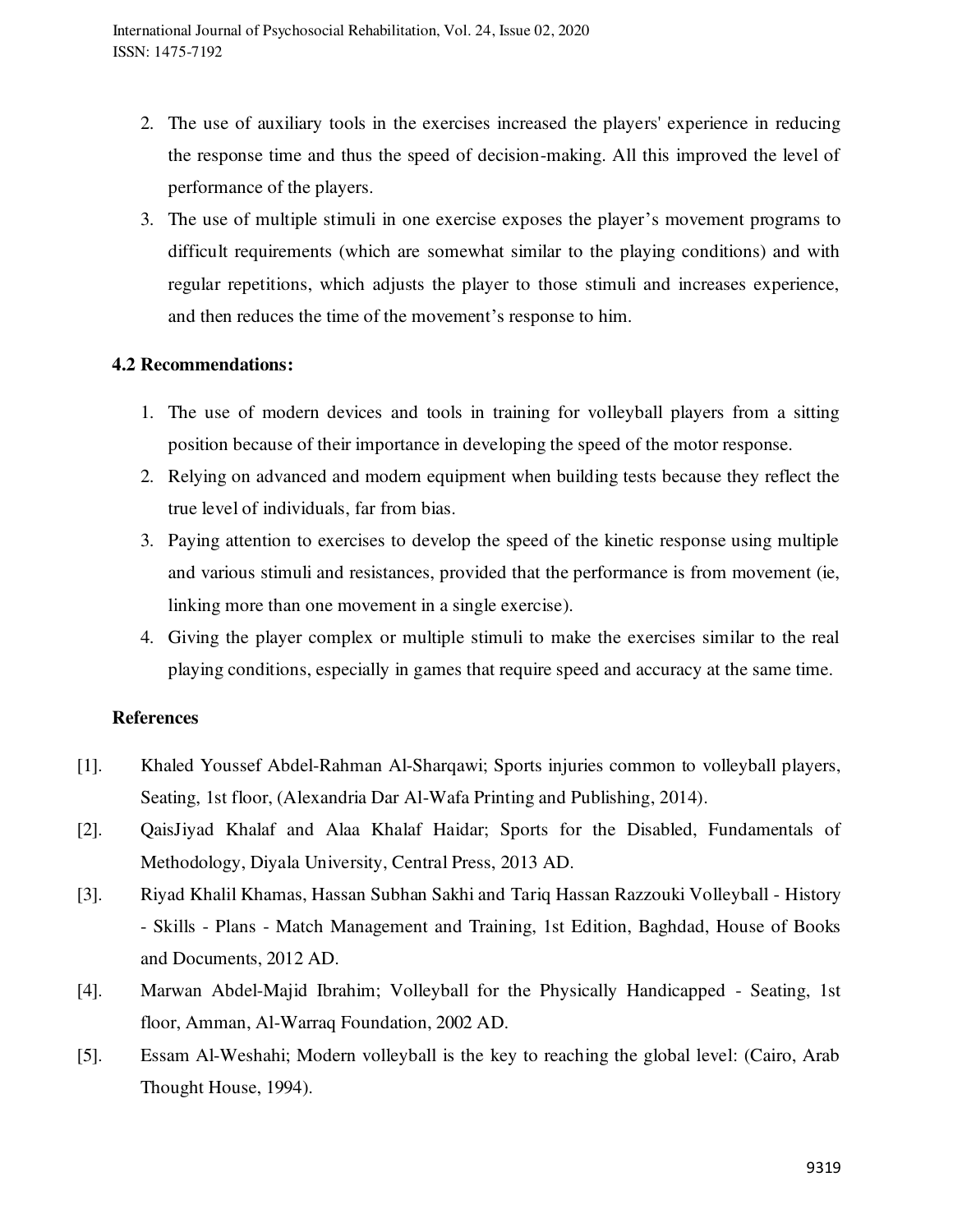- [6]. Hossein Hayawi (et al.); Volleyball Arts, 1st Edition: (Irbid, Cooperative Press Workers Association, 1987).
- [7]. YaubKhayun; Kinetic learning between principle and application
- [8]. Essam Al-Weshahi; Modern volleyball is the key to reaching the global level: (Cairo, Arab Thought House, 1994).
- [9]. Hossein Hayawi (et al.); Volleyball Arts, 1st Edition: (Irbid, Cooperative Press Workers Association, 1987).
- [10]. Essam Al-Weshahi; Modern volleyball is the key to reaching the global level: (Cairo, Arab Thought House, 1994).
- [11]. Hossein Hayawi (et al.); Volleyball Arts, 1st Edition: (Irbid, Cooperative Press Workers Association, 1987).
- [12]. YaubKhayun; Kinetic learning between principle and practice, ed. 2 (Baghdad, The Good Word Press, 2010).
- [13]. Al-Tikriti, Wadih Yassin and Al-Obaidi, Hassan Muhammad Abd; Same source, 1999.
- [14]. QasimLazam; Topics in Kinetic Learning, 2nd Edition: (Baghdad: Dar Al-Buraq Printing and Publishing, 2012).
- [15]. Cashmore ,ellis . sport psychology .usa :routledge , 2002.

### **Appendices**

#### **Accessory (1)**

Kinematic response speed exercises using the optical device and rubber bands

- 1. The exercise of lying flat on the stomach and looking at the light stimuli on the finish line of the volleyball court. Sitting with the signs in front of the player when one of the colors appears, starting at full speed towards the offensive line, where the four signs are placed on the offensive line.
- 2. The same previous exercise with the elastic bands attached to the waist.
- 3. The exercise of lying flat on the stomach and legs towards the light stimuli on the finish line of the volleyball court, the signs are sitting in front of the player, and upon hearing the instruction, it goes towards one of the colors towards the specified color.
- 4. The same previous exercise with the elastic bands attached to the waist.